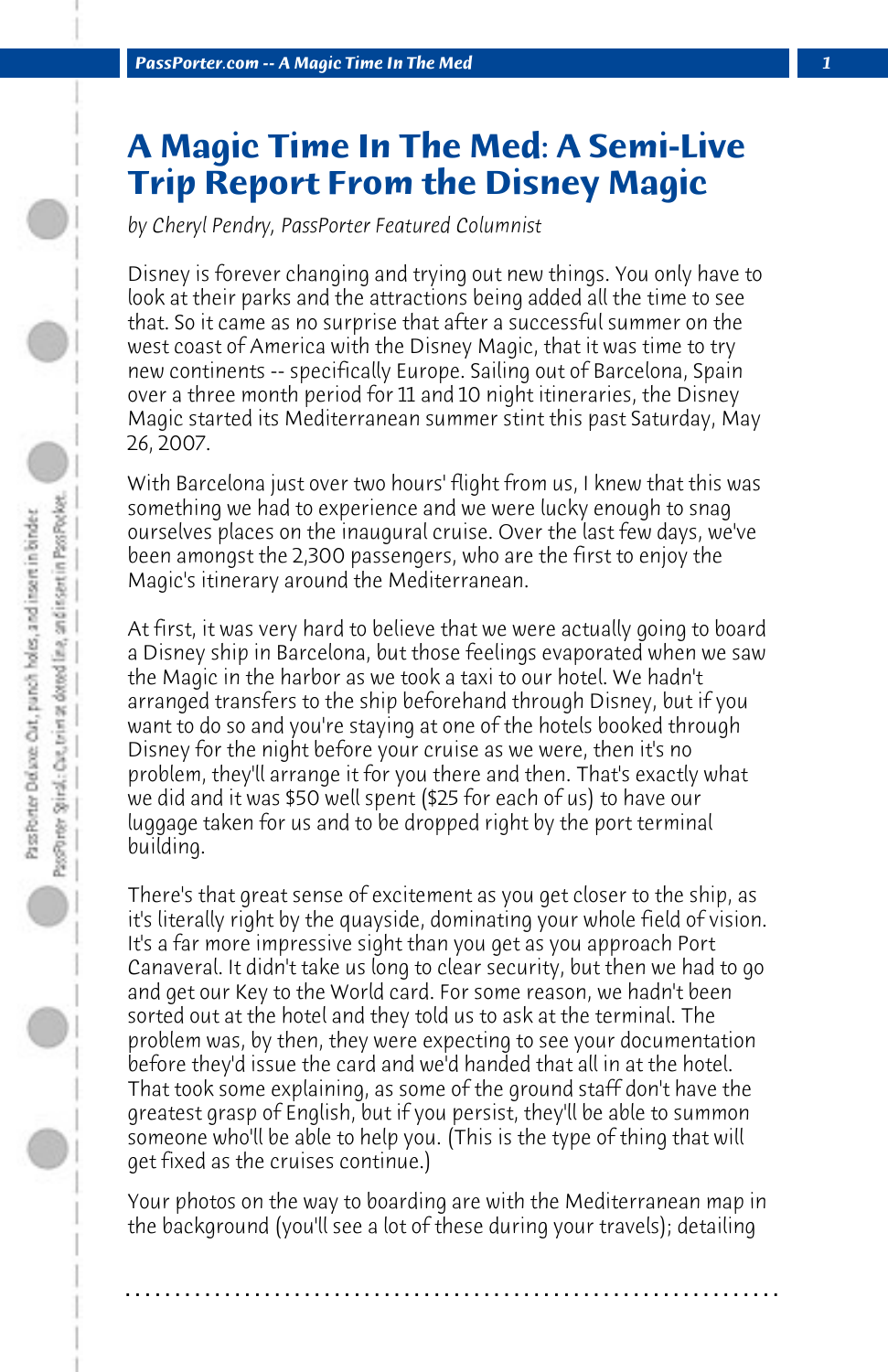all the ports the Magic will be stopping at. Then it's time to actually step aboard. All in all, from the bus pulling into the terminal to getting on board probably took no more than 20 minutes. My advice would be to take one of the transfers Disney offers and to be there early. We were on one of the first buses and I have no doubt that helped ensure that we got through very quickly.

Everywhere on board are little Mediterranean touches, from the Spanish, Italian and France banners that welcome you as you first enter the elevators to the shop displays. Of course, the shops are packed with Mediterranean merchandise and if that's what you're interested in, head for Treasure Ketch. We were lucky enough to spot some Mediterranean inaugural cruise T-shirts available, so we snagged a couple. Anyone heading down for MouseFest will undoubtedly see us wearing those!

There are also special Mediterranean food items available at the various buffets and dinner menus. Having tried a number of them, I can recommend them, although some of the offerings have sounded a little way out even for me to sample! One of the beauties of the itinerary is that as soon as you set sail from Barcelona, you're into a sea day and that's something that we know has been much welcomed by the many Americans on board. Although people were advised to fly in at least the day before the cruise, it's clear a number of people didn't arrive until the day that the cruise was leaving. As a result, they've been suffering from severe jetlag, with a number of people telling us that they'd been awake for 40 or 42 hours. With the sea day straight away, it allowed a lot of people to sleep in late, although it's no substitute for flying in early and getting yourself adjusted to the change in time zones.

As I write this, so far we've visited one port of call -- Palermo in Sicily. We didn't take a guided tour around the city or the island, instead choosing to walk around Palermo and it was a rewarding morning. Although the first road you come to from the port is packed with people hawking taxi and carriage rides, making it seem quite intimidating, a bit of perseverance will pay off. Further up the road, you'll find the locals taking little interest in you and just getting on with your daily life, allowing you to sample a real taste of Sicilian life.

So that's it from me on board the Disney Magic cruising around the Med. It's a hard life, but someone's got to do it -- and if you're lucky enough to be one of those booked to follow in our footsteps this summer, from what I've seen so far, you're going to have a ball, exploring Spain, Italy and France in the most magical way possible.

Check back next week to see how the rest of Cheryl's cruise was!

**. . . . . . . . . . . . . . . . . . . . . . . . . . . . . . . . . . . . . . . . . . . . . . . . . . . . . . . . . . . . . . . . . .**